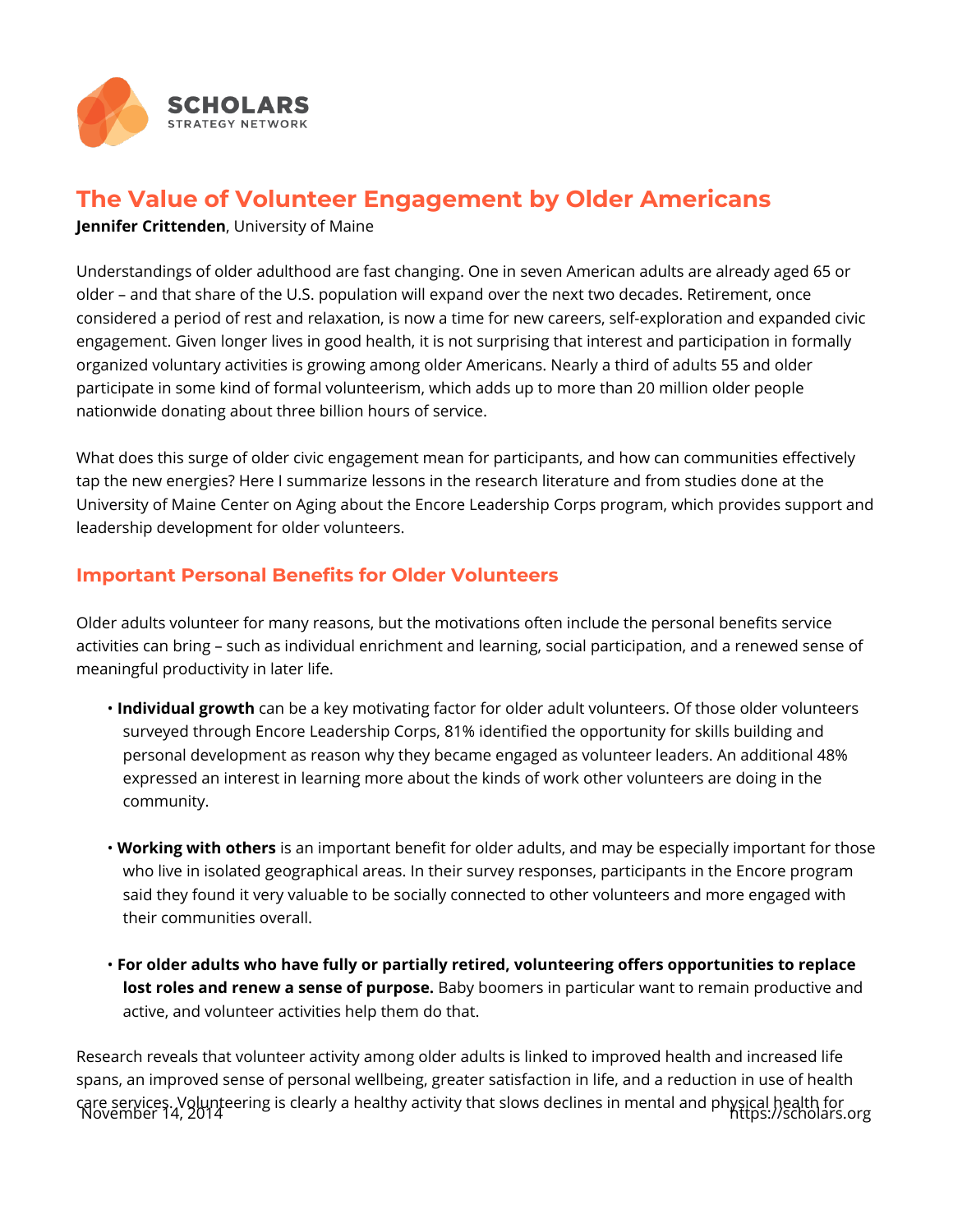older people. Maine data reinforce this conclusion, with 21% of Encore volunteers reporting that involvement has helped them feel better physically and 39% reporting it has improved their emotional wellbeing. Half of the respondents said they have forged new social connections as a result of their participation in the volunteer program.

## **Barriers to Voluntary Engagement**

Despite the many benefits volunteers can gain while contributing to their communities, many older adults face barriers to engagement. Competing obligations and lack of time and money hinder individuals; and many communities have insufficient capacity to use volunteers optimally.

- Given current family and economic realities, many older U.S. adults keep working beyond their mid-60s. Continued full or part-time employment coupled with family caregiving duties leaves many older people with little time to volunteer. The time squeeze will become increasingly acute, because the majority of baby boomers plan to delay retirement and extend workforce participation. Communities and organizations that need volunteers must find ways to provide meaningful opportunities that allow older adults to combine volunteerism with family and work obligations.
- Financial costs can be a real deterrent for many people. Donated time and effort can compete with income-generating activities. And even if time is available, volunteer activity may require people to pay for costs such as transportation, supplies, and meals. Resources to pay small stipends to volunteers can help to defray such costs and help organizations to recruit and retain older volunteers who are getting by on low incomes. Overall, older adults with low incomes are more likely to leave volunteer service than their higher-income counterparts. But when lower-income volunteers get stipends to support their service, they become more likely to stay engaged.
- According to the best estimates, many communities have more potential older volunteers than they can effectively deploy. A key cause of this gap is lack of organizational capacity to attract and engage older adults. Nonprofit groups, churches, civic associations, and public agencies vary greatly in their capacities to reach out – to let older people know about opportunities and provide appropriate training and ongoing support.

## **Facilitating New Volunteer Pathways**

In 2009, Congress passed the Edward M. Kennedy Serve America Act to expand service opportunities through the Corporation for National and Community Service. The Serve America Act also created the opportunity for more flexible part-time volunteer service within AmeriCorps, allowing baby boomers and older adults to participate in service while still pursuing other interests such as paid work or family obligations.

As increasing numbers of older Americans look for volunteer opportunities, local communities and nonprofits also need to beef up their capacity to engage these seasoned adults as volunteers. Baby boomer volunteers, unlike their predecessors, will demand meaningful, personally fulfilling volunteer roles; and many will need flexible schedules and some support. States and localities need to help organizations learn to make optimum use of new waves of older volunteers, whose needs, motivations, and potential contributions are different from the past.

November 14, 2014 **https://scholars.org**